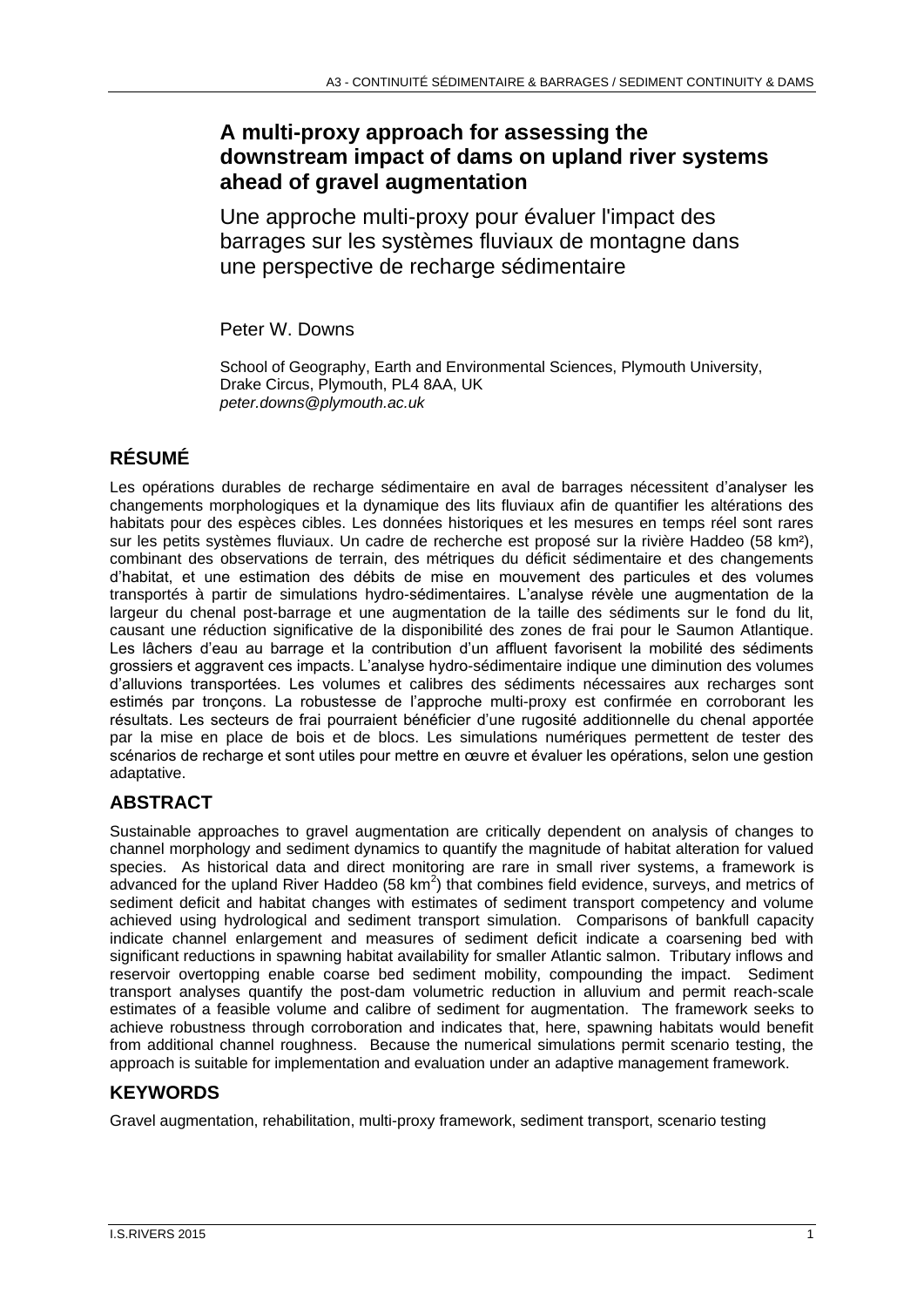### **INTRODUCTION**

Rehabilitation measures such as gravel augmentation attempt to offset the deleterious impacts of dams on downstream fluvial ecosystems. Impact severity is conditioned by the interplay between the lifecycle requirements of valued species and the magnitude of habitat alteration, thus rehabilitation is critically dependent on analysis of reach-scale changes to channel morphology and sediment supply and transport dynamics. As historical data and direct monitoring are rare in small river systems, surrogate approaches should use multiple lines of evidence to provide a robust interpretation of field conditions. Building on earlier studies, a multi-proxy framework is advanced combining field reconnaissance of channel conditions, surveys of morphological adjustment in relation to the prevailing and past hydrology, metrics of the extent of sediment deficit and the likely impact on spawning suitability, and estimates of the competency of flows to transport channel bed sediments and the volume of sediment transported under past, present and potential future scenarios.

The River Haddeo drains 58  $km^2$  on the edge of Exmoor National Park, Somerset, UK, before discharging into the River Exe. It was split into two near-equal parts by the construction of the 49-m water supply Wimbleball Dam in 1978. The 'lower' Haddeo possesses channel gradients ranging from about 0.0160–0.0060 as the river flows 6.5 km through a narrow valley before entering a more extensive floodplain near to its confluence with the Exe. A major unregulated tributary (20 $km^2$ ) enters approximately 0.8 km downstream of the dam. Geology consists of slates and sandstones providing coarse bed sediments. There is no long-term record of flows for the lower river below the unregulated tributary confluence but area-based estimates of discharge pre- and post-dam are aided by gauging records measuring upstream inflows to the reservoir and records of flow releases and spills immediately below the dam. Little archival evidence exists of channel conditions prior to dam construction and canopy cover obscures channel bank edge details.

#### **METHODS AND RESULTS**

Reconnaissance surveys indicate a paucity of alluvial material and a morphological response presumably conditioned by a combination of shallow depths to bedrock, coarse sediments, reduced discharges and reduced sediment supply relative to transport capacity: the overall channel response is visually subtle but indicates some widening and limited incision. Hydrological analyses of peak flows indicate that the current Q1.5 is ~50–65% of pre-dam magnitude. Comparison to surveyed bankfull indicators confirms the erosional morphological response of the channel but indicates that impacts are specific according to three reach types (1) below the dam to the unregulated tributary confluence, (2) in the narrow valley mid-reaches, and (3) in the wider alluvial valley of the lower reaches. Morphological response appears to have been maximised in the mid-reaches where the bankfull channel can convey flows with a recurrence interval in excess of 40 years whereas the channel downstream can convey only ~Q2–Q4. Not surprisingly, Schmidt and Wilcock's (2008) metrics of dam impact indicate maximum sediment deficit in the reach below the dam whereas the ability for channel incision is limited throughout the river by coarse channel bed sediments. However, because the reservoir holds only 75% of average annual runoff, dam spills are frequent in wet years and shear stress-based competency estimates based on peak discharges indicate that current median bed sediments (D50 = 57–68 mm) are mobile under even moderate contemporary flood events (*e.g.*, Q1.5). This corroborates field evidence that bed sediments have coarsened since dam closure (D50 sediment above the dam  $= 48$  mm) and suggests that further bed coarsening should be expected. Surface-based sediment transport equations using flow duration statistics (BAGS software: Pitlick *et al*., 2009) suggest that the potential volume of sediment transported prior to dam closure was some 5– 8–times higher than present day conditions and that, below the dam and in the lowest reaches, the volumetric potential for transport is negligible under current conditions suggesting a largely static bed armour except during peak flows of moderate floods and larger. Confirming the implied impact of these changes for salmonids, the useable spawning area of the channel bed for small spawning Atlantic salmon may have been reduced from approximately 75% to 50% since dam closure using Riebe *et al.'s* (2014) metrics.

### **PROSPECT AND IMPLICATIONS**

The use of multiple methods to simulate the impact of the Wimbleball Dam on the lower River Haddeo